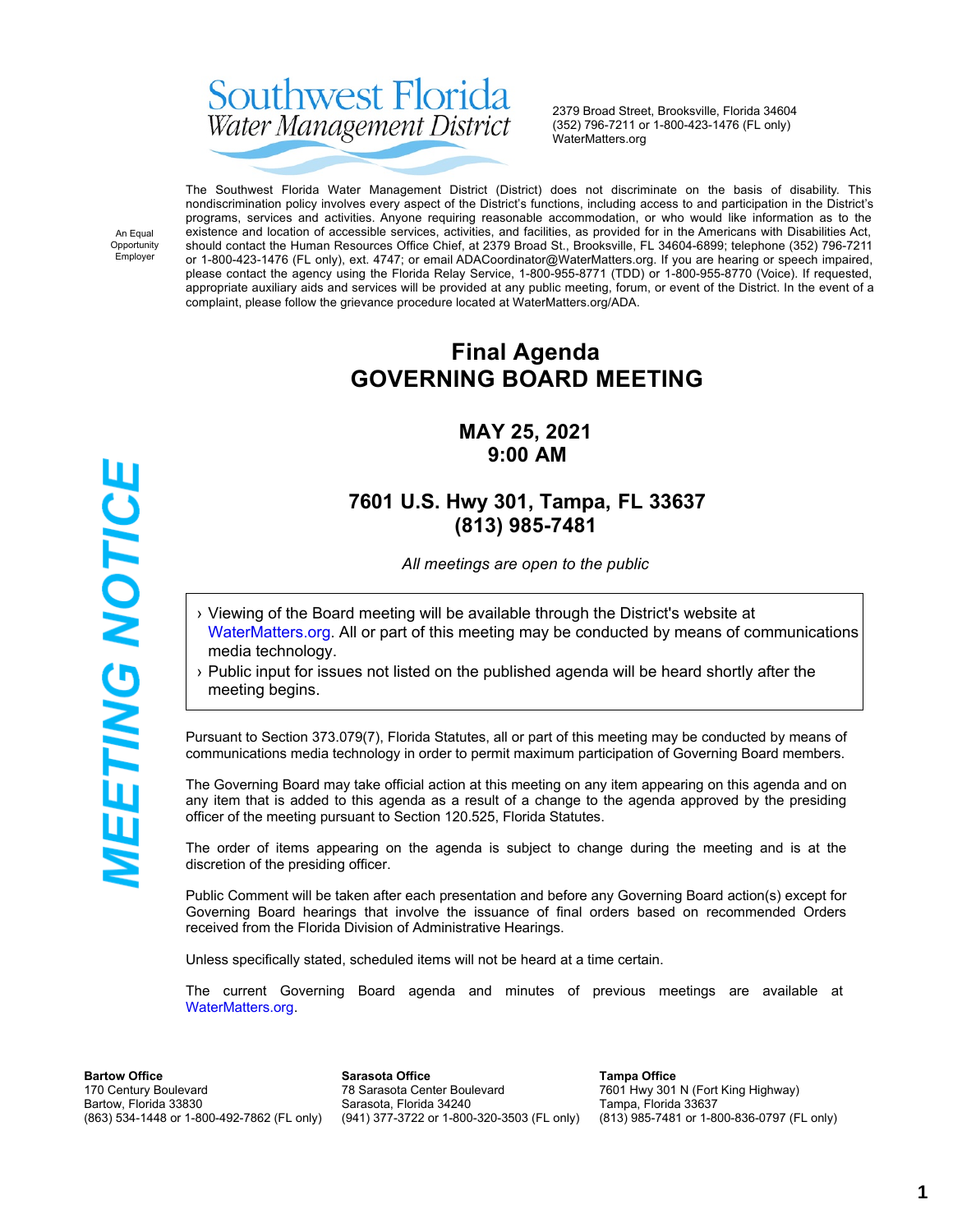### **1. CONVENE PUBLIC MEETING**

- 1.1 Call to Order
- 1.2 Invocation and Pledge of Allegiance
- 1.3 Election of Governing Board Officers
- 1.4 Additions/Deletions to Agenda
- 1.5 Public Input for Issues Not Listed on the Published Agenda

#### **2. CONSENT AGENDA**

- 2.1 **Resource Management Committee:** Initiation and Approval of Rulemaking to Amend Rules 40D-8.021, 40D-8.031 and 40D-8.624, Florida Administrative Code
- 2.2 **Regulation Committee:** Water Use Permit No. 20007846.030, Schroeder-Manatee Ranch, Inc. (Sarasota and Manatee Counties)
- 2.3 **General Counsel's Report:** Approval of Consent Order between SWFWMD and UP LA Leesburg, LLC - Violation of Permit Conditions for Construction - Environmental Resource Permit Nos. 44026730.005 & 43026730.008 - CT No. 407344 - Sumter County
- 2.4 **General Counsel's Report:** Approval of Consent Order between SWFWMD and The Villages of Lake Sumter, Inc.– Violation of Permit Conditions for Construction – Environmental Resource Permit Nos. 44026730.005 & 43026730.008 – CT No. 407344 – Sumter County
- 2.5 **General Counsel's Report:** Authorization to Issue Administrative Complaint and Order Permit Condition Violations – Christ Church of Longboat Key, Inc. – Environmental Resource Permit No. 43007606.002 – CT No. 413561 – Manatee County
- 2.6 **General Counsel's Report:** Approval of Well Construction Permitting Delegation Agreement between the Southwest Florida Water Management District and Sarasota County, Florida, and Initiation and Approval of Rulemaking to Incorporate the Agreement by Reference
- 2.7 **General Counsel's Report:** Approval of Well Construction Permitting Delegation Agreement between the Southwest Florida Water Management District and the Florida Department of Health (Marion County, Florida), and Initiation and Approval of Rulemaking to Incorporate the Agreement by Reference
- 2.8 **General Counsel's Report:** Approval of Well Construction Permitting Delegation Agreement between the Southwest Florida Water Management District and Manatee County, Florida, and Initiation and Approval of Rulemaking to Incorporate the Agreement by Reference
- 2.9 **General Counsel's Report:** Governing Board Concurrence SWFWMD Emergency Order Emergency Measures Made Necessary by COVID-19
- 2.10 **Executive Director's Report:** Approve CFI Northern Region Meeting Minutes April 7, 2021
- 2.11 **Executive Director's Report:** Approve CFI Southern Region Meeting Minutes April 8, 2021
- 2.12 **Executive Director's Report:** Approve CFI Heartland Region Meeting Minutes April 14, 2021
- 2.13 **Executive Director's Report:** Approve CFI Tampa Bay Region Meeting Minutes April 15, 2021